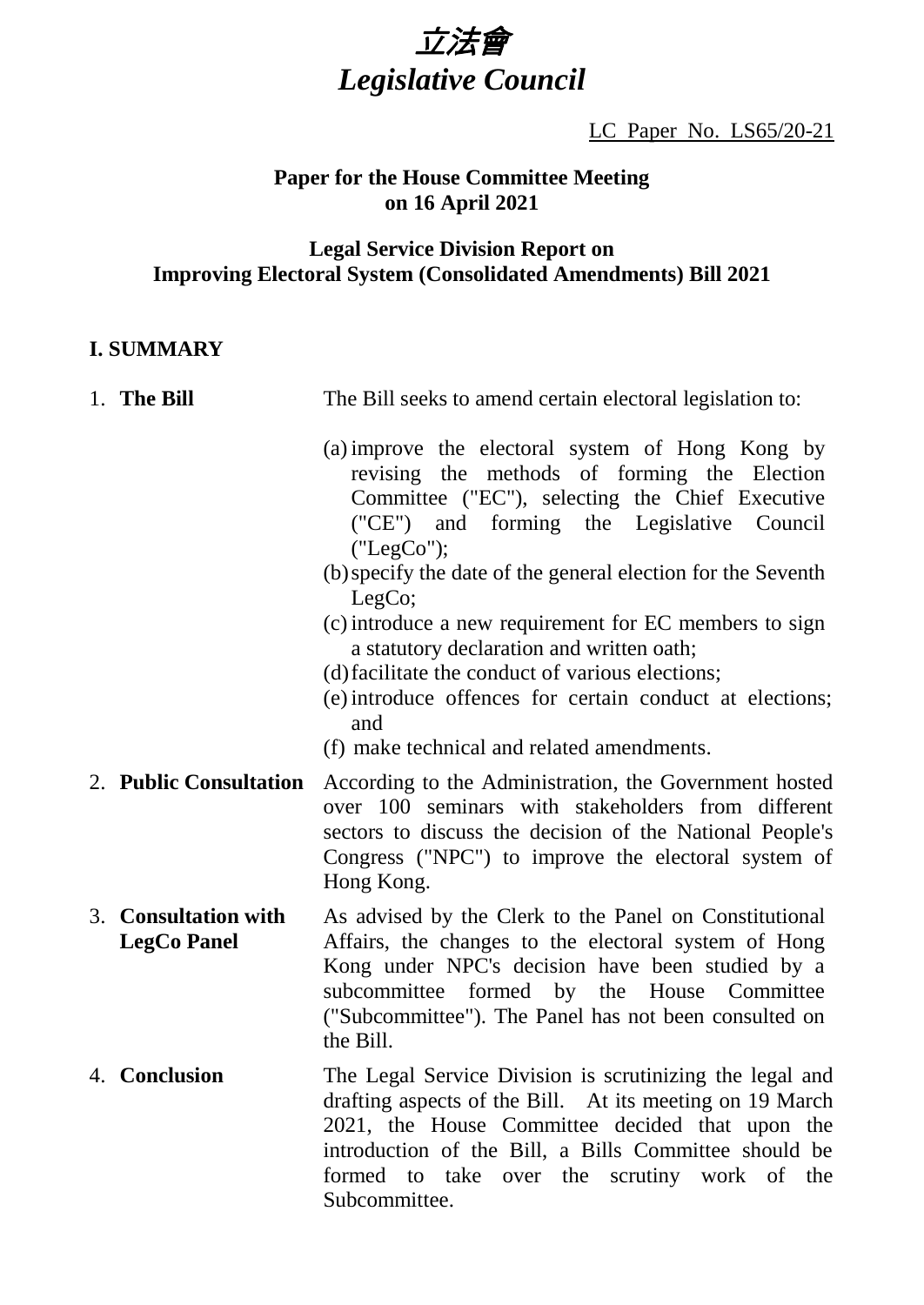## **II. REPORT**

The date of First Reading of the Bill is 14 April 2021. Members may refer to the Legislative Council ("LegCo") Brief (File Ref: CMAB C1/30/5/5) issued by the Constitutional and Mainland Affairs Bureau on 13 April 2021 for further details.

## **Object of the Bill**

2. To implement the Decision of the National People's Congress ("NPC") on Improving the Electoral System of Hong Kong ("Decision") and the amendments made by the Standing Committee of NPC ("NPCSC") to the methods for selecting the Chief Executive ("CE") and forming LegCo as set out in Annexes I and II to the Basic Law ("BL"), the Bill seeks to amend certain electoral legislation (including the Chief Executive Election Ordinance (Cap. 569), the Legislative Council Ordinance (Cap. 542), the District Councils Ordinance (Cap. 547), the Elections (Corrupt and Illegal Conduct) Ordinance (Cap. 554) and various other enactments) to:

- (a) revise the methods of forming the Election Committee ("EC"), selecting CE and forming LegCo in accordance with Annexes I and II to BL;
- (b) specify the date of the general election for the Seventh LegCo;
- (c) require EC members to sign a statutory declaration and written oath;
- (d) facilitate the conduct of various elections;
- (e) introduce offences for certain illegal or corrupt conduct at elections; and
- (f) make technical and related amendments.

# **Background**

3. By the Decision made and promulgated on 11 March 2021,<sup>1</sup> NPC decided to improve the electoral system of the Hong Kong Special Administrative Region ("HKSAR") to ensure, among others, the administration of Hong Kong by Hong Kong people with patriots as the main body. To that end, NPCSC was authorized to amend Annex I and Annex II to BL in accordance with the Decision. On 30 March 2021, NPCSC amended Annexes I and II to BL to set out in detail the new methods for selecting CE and forming LegCo in HKSAR.

## **Provisions of the Bill**

4. The Bill seeks to amend the relevant local legislation (including Cap. 569 and Cap. 542) in accordance with the Decision and Annexes I and II to BL as amended by NPCSC. The salient amendments proposed by the Bill are summarized below.

 <sup>1</sup> Under Articles 31, 57 and 62 of the Constitution of the People's Republic of China, NPC as the highest state organ of power may, among others, oversee the enforcement of the Constitution and enact laws to prescribe the systems instituted in special administrative regions established by the state.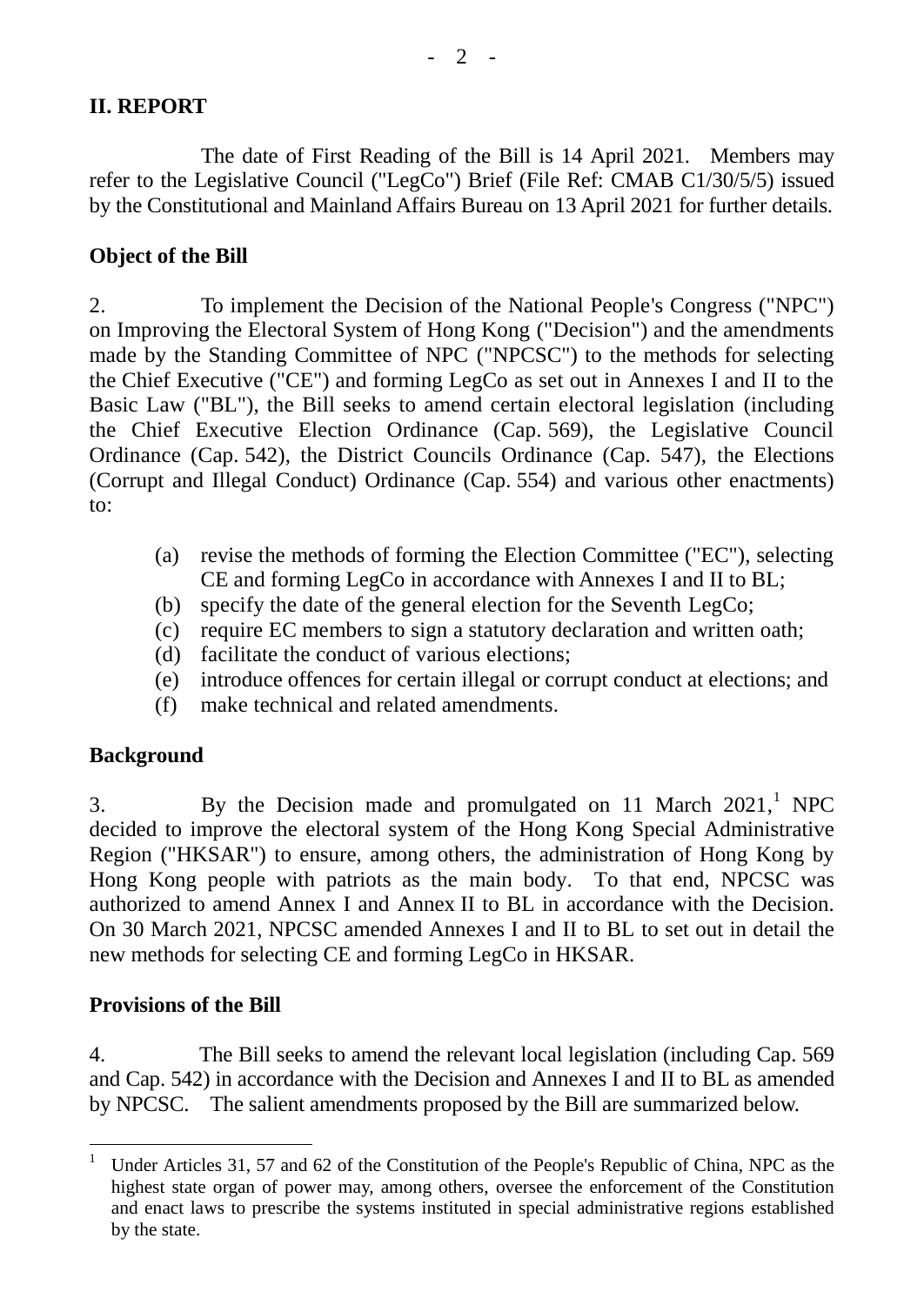Proposed amendments relating to the Election Committee

5. Pursuant to the Decision, Division 1 of Part 7 of the Bill seeks to amend Cap. 569 to revise the constitution and method of forming EC.

6. At present, under section 2 of the Schedule to Cap. 569, EC consists of 1200 members who represent four sectors, with each sector being represented by 300 members. Under clause 397 of the Bill, the membership of EC would be increased to 1500 members comprising representatives from the following five new sectors: (a) industrial, commercial, and financial sectors; (b) the professions; (c) grassroots, labour, religious, and other sectors; (d) members of LegCo, representatives of district organizations and other organizations; and (e) HKSAR deputies to NPC, HKSAR members of the National Committee of the Chinese People's Political Consultative Conference, and representatives of Hong Kong members of relevant national organizations. Elected members of the District Councils ("DC") hitherto included in the Fourth Sector under Cap. 569 would not be included in any of the five new sectors.

7. Clauses 430 and 434 of the Bill seek to require a member-elect of EC to sign a written EC Oath swearing, among others, to uphold BL and to pledge allegiance to HKSAR. Clause 431 proposes that proceedings could be brought by the Secretary for Justice to disqualify a person from being an EC member and to suspend the person's functions as an EC member until the court's decision in the proceedings becomes final.

## Proposed amendments relating to the method for selecting CE

8. At present, under section 16(2) of Cap. 569, a nomination of a candidate for the CE election shall be made by not less than 150 members of EC. Under clause 384(1) of the Bill, a candidate for the office of CE would have to be jointly nominated by not less than 188 members of EC, with not less than 15 members of EC in each of the five sectors mentioned in paragraph 6 above. Under clauses 389 and 390 of the Bill, a candidate for the CE election who obtains more than 750 support votes from EC members would be returned at the election.

## Proposed amendments relating to the method for forming LegCo

9. Under Division 1 of Part 4 of the Bill, the membership of LegCo, with effect from the Seventh LegCo, would be increased from 70 to 90 Members to be respectively elected through elections by EC, elections by functional constituencies ("FC"), and direct elections by geographical constituencies ("GC"). Under clauses 266 to 291 of the Bill, the 90 LegCo seats would be made up by: (a) 20 GC seats, with two Members being returned from each of 10  $GCs$ ;  $^2$  (b) 30 FC seats;  $^3$  and (c) 40 EC seats.<sup>4</sup>

 2 Two GCs on Hong Kong Island, three in Kowloon and five in the New Territories (clause 342).

<sup>3</sup> The new FC seats would not include the DC (first) and DC (second) FCs.

<sup>4</sup> In the First and Second LegCo, there were respectively 10 and six EC seats out of a total of 60 seats. EC seats were abolished from the Third LegCo onwards.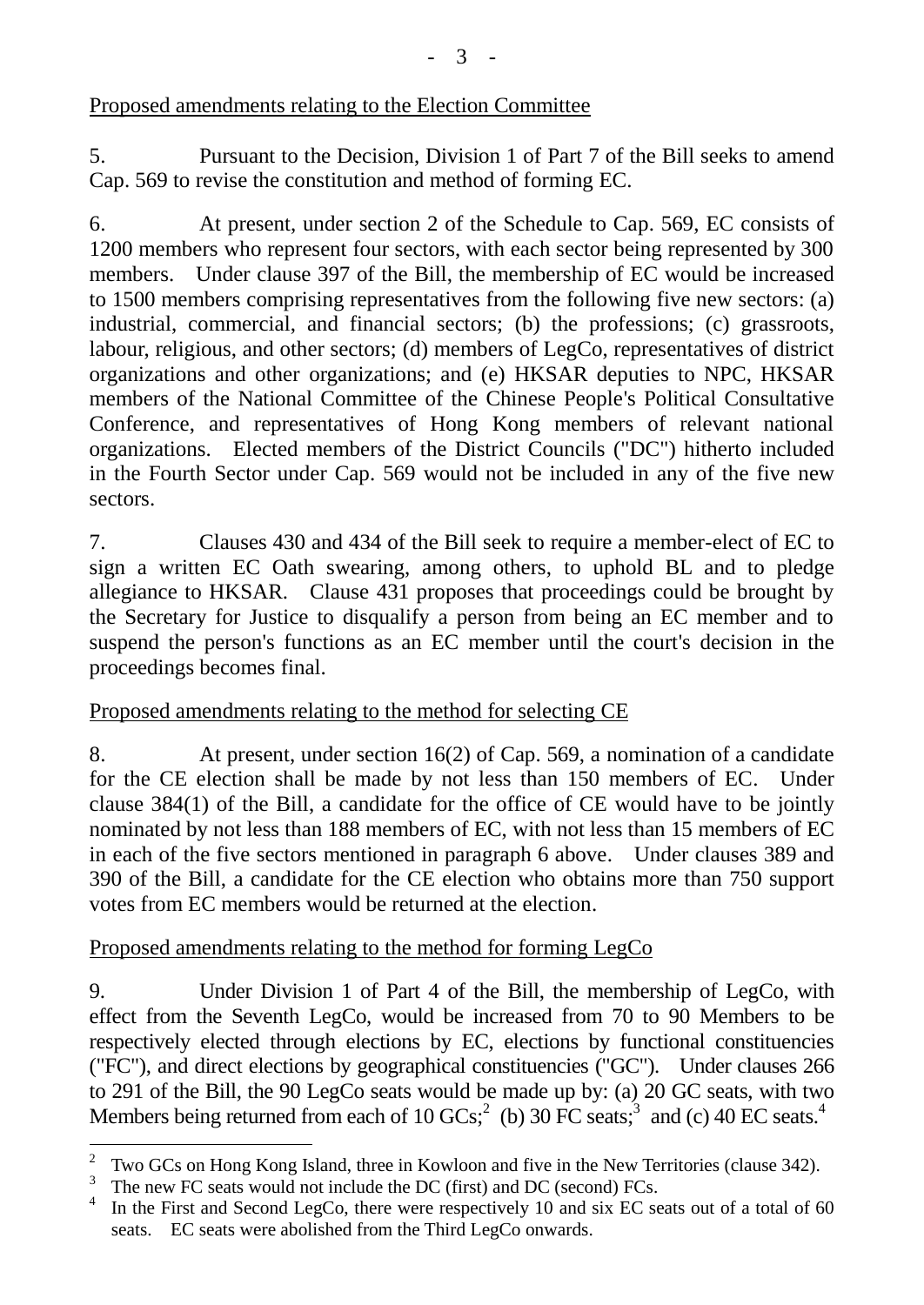10. At present, under section 7 of the Legislative Council (Subscribers and Election Deposit for Nomination) Regulation (Cap. 542C), the nomination paper of the nominees on a nomination list seeking nomination in respect of any GC shall be subscribed by 100 to 200 registered electors, while the nomination paper of any person seeking nomination in respect of any FC (other than the DC (second) ("DC2") FC) shall be subscribed by 10 to 20 registered electors.

11. Clause 356 seeks to amend section 7 of Cap. 542C to provide, among others, that the nomination of a person as a candidate for any constituency in a LegCo election would have to be subscribed by two to four Members from each of the five sectors of EC. In the case of a candidate for a GC or FC, the subscriptions by EC members would be required in addition to the subscriptions by electors of the constituency concerned now required under Cap. 542C as referred to in paragraph 10 above.

12. Under Part 6 of Cap. 542, the current arrangements for voting and counting of votes for the return of GC and FC Members of LegCo are as follows:

- (a) GCs or the DC2 FC the list system of proportional representation (section  $49(2)$ ):
- (b) the Heung Yee Kuk, agriculture and fisheries, insurance and transport  $FCs$  – the preferential elimination system of voting (section 50(2)); and
- (c) other  $FCs$  the "first past the post" voting system (section 51(2)).

13. Under clauses 312 to 315 of the Bill, all constituencies would adopt the simple or relative majority system of election, i.e. the "first past the post" voting system:

- (a) Members returned by GC: the two candidates who obtain the greatest number of votes in each GC would be returned in the election;
- (b) Members returned by FC: there would be a total of 28 FCs with each FC returning one Member, except for the Labour FC which would return three Members; nine FCs would be returned by individual electors while the remaining 19 FCs by eligible corporate electors; and
- (c) Members returned by EC: the 40 candidates who obtain the greatest number of votes would be returned in the election.

## Proposed amendments relating to the Candidate Eligibility Review Committee

14. At present, in relation to CE and LegCo elections, a Returning Officer ("RO") is responsible for deciding whether or not a person is validly nominated as a candidate (section 17 of Cap. 569 and section 42A of Cap. 542); and an election (including an RO's decision on a person's eligibility to be, or disqualification from being, nominated as a candidate) may be questioned on specified grounds by an election petition and/or judicial review (Part 6 of Cap. 569 and Part 7 of Cap. 542).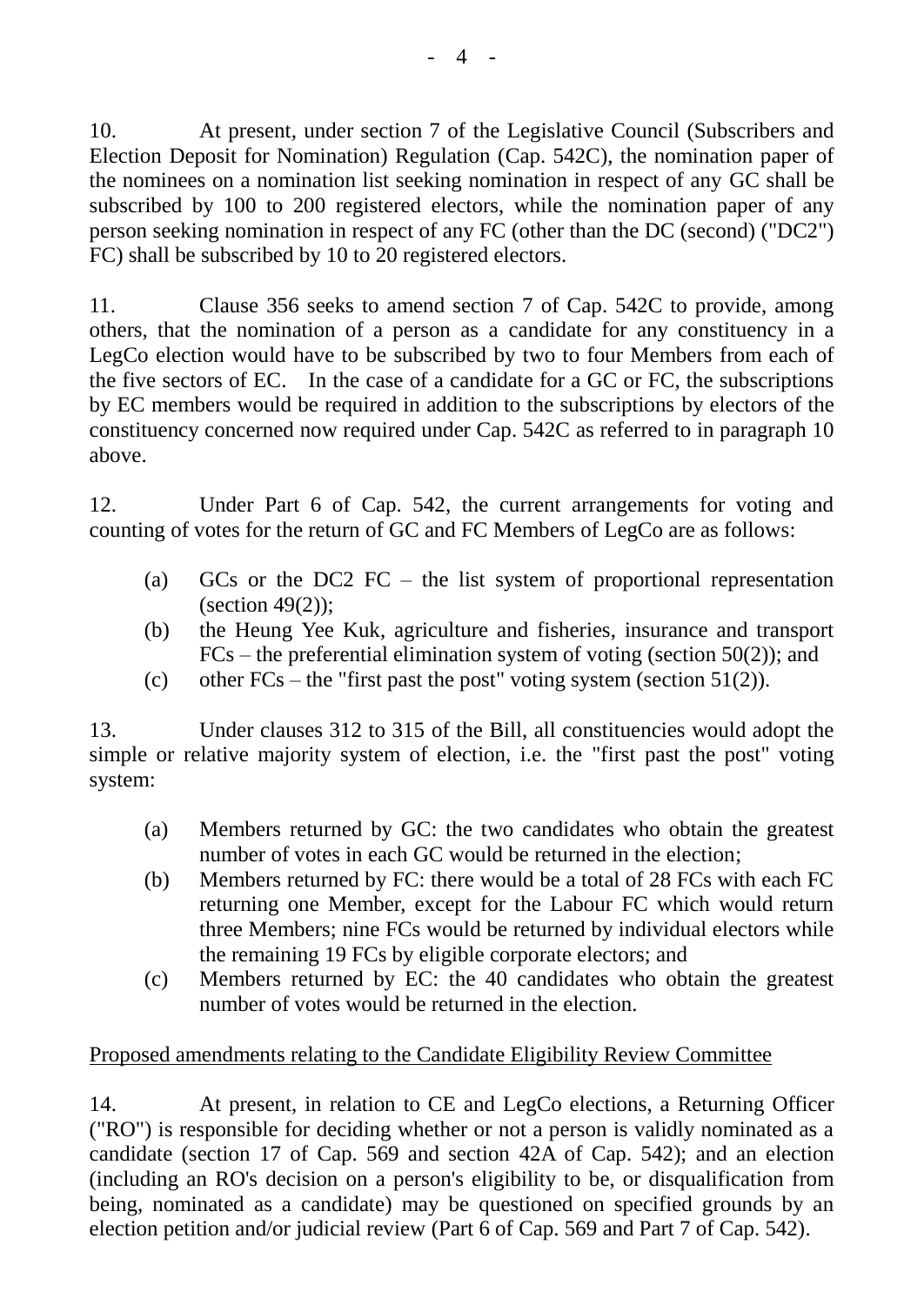15. Pursuant to the Decision, clauses 292 and 383 of the Bill seek to establish a Candidate Eligibility Review Committee ("CERC") for the purposes of CE and LegCo elections. CERC would consist of the chairperson and two to four other members, each of whom must be a principal official appointed pursuant to a nomination under BL  $48(5)$ .<sup>5</sup> CERC would be responsible for reviewing and confirming the eligibility of candidates in the EC, CE, and LegCo elections. According to paragraph 62 of the LegCo Brief, in considering a candidate's eligibility, CERC would take into account, among other materials, the opinion of the Committee for Safeguarding National Security of HKSAR ("CSNS") which would, on the basis of the review of the National Security Department of the Hong Kong Police, determine whether a candidate meets the legal requirements and conditions of upholding BL and swearing allegiance to HKSAR, and issue an opinion to CERC for any candidate who fails to meet such legal requirements and conditions.

16. Under clauses 327 and 391 of the Bill, for the purpose of questioning a CE or LegCo election by petition on specified grounds, "election" (including a decision by CERC) would be construed subject to Annexes I and II to BL which relevantly provide that no legal proceedings could be instituted in respect of a decision made by CERC on the eligibility of a candidate pursuant to the opinion of CSNS.<sup>6</sup>

## Related amendments

17. The Bill also proposes to make various related and consequential amendments to, among others, the Electoral Affairs Commission Ordinance (Cap. 541), Cap. 547, Cap. 554, and various items of subsidiary legislation including Cap. 542C. These proposed amendments include those relating to voter registration arrangements (e.g. Division 3 of Part 3) and election expenses limits (clauses 372 to 379), as well as those seeking to implement the Electoral Affairs Commission's recommendations on election arrangements such as electronic poll register and special queues for electors in need (e.g. clauses 112, 156, 219 and 240).

18. Clause 366 further proposes to create a new offence under Cap. 554 of inciting by any activity in public another person not to vote, or to cast an invalid vote, at an election, which would be punishable by a maximum penalty of a fine of HK\$200,000 and imprisonment for 3 years (if tried on indictment). Moreover, Part 2 (clauses 3 and 4) of the Bill seeks to amend the Emergency (Date of General Election) (Seventh Term of the Legislative Council) Regulation (Cap. 241L) to further postpone the General Election of the Seventh LegCo from 5 September to 19 December 2021.

l 5 The eligible principal officials are Secretaries and Deputy Secretaries of Departments, Directors of Bureaux, Commissioner Against Corruption, Director of Audit, Commissioner of Police, Director of Immigration and Commissioner of Customs and Excise.

<sup>&</sup>lt;sup>6</sup> Under Article 14(3) of the Law of the People's Republic of China on Safeguarding National Security in HKSAR, decisions made by CSNS are also not amenable to judicial review.